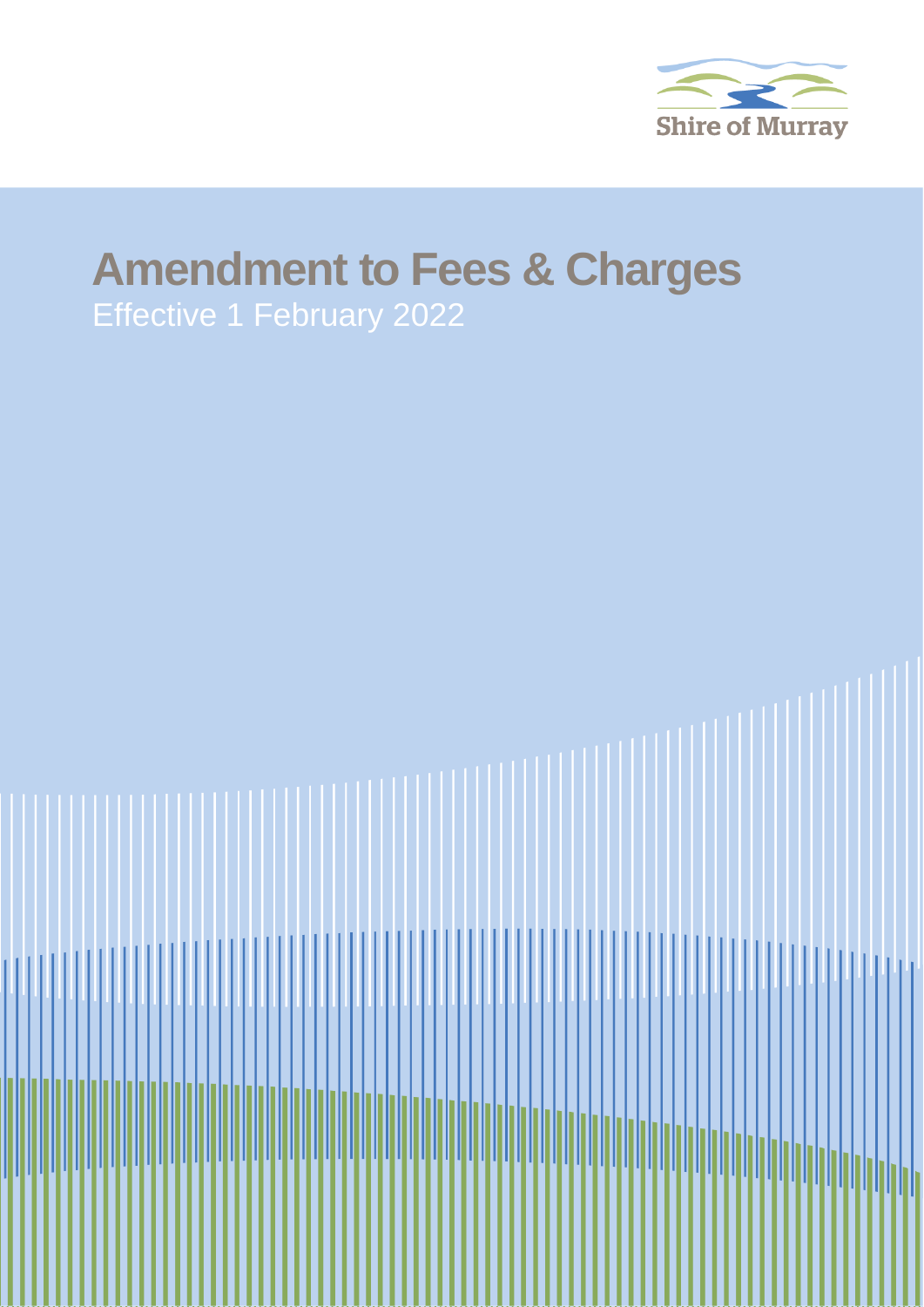| Pinjarra Civic Centre (Inc. kitchen) | <b>CURRENT</b><br>Hourly | <b>NEW</b><br>Hourly | <b>CURRENT</b><br><b>Full Day</b> | <b>NEW</b><br><b>Full Day</b> |
|--------------------------------------|--------------------------|----------------------|-----------------------------------|-------------------------------|
| Community                            | \$15.00                  | \$15.00              | \$115.00                          | \$120.00                      |
| Commercial                           | \$33.00                  | \$33.00              | \$260.00                          | \$264.00                      |
| Kitchen Only (Community)             | \$11.00                  | \$11.00              | $\overline{\phantom{a}}$          | \$88.00                       |
| Kitchen Only (Commercial)            | \$16.50                  | \$16.50              |                                   | \$132.00                      |

| Lesser Hall (Inc. Kitchen)     | <b>CURRENT</b><br>Hourly | <b>NEW Hourly</b> | <b>CURRENT</b><br><b>Full Day</b> | <b>NEW Full Day</b> |
|--------------------------------|--------------------------|-------------------|-----------------------------------|---------------------|
| Community                      | \$12.00                  | \$12.00           | \$95.00                           | \$96.00             |
| Commercial                     | \$26.00                  | \$26.00           | \$205.00                          | \$208.00            |
|                                |                          |                   |                                   |                     |
| <b>Edenvale Boardroom Only</b> | <b>CURRENT</b><br>Hourly | <b>NEW Hourly</b> | <b>CURRENT</b><br><b>Full Day</b> | <b>NEW Full Day</b> |
| Community                      | \$10.00                  | \$10.00           | -                                 | \$80.00             |
| Commercial                     | \$17.00                  | \$17.00           |                                   | \$136.00            |

| <b>Edenvale Community Meeting Room</b> | CURRENT<br>Hourly | <b>NEW Hourly</b> | <b>CURRENT</b><br><b>Full Day</b> | <b>NEW Full Day</b> |
|----------------------------------------|-------------------|-------------------|-----------------------------------|---------------------|
| Community                              | \$12.00           | \$12.00           | \$95.00                           | \$96.00             |
| Commercial                             | \$26.00           | \$26.00           | \$205.00                          | \$208.00            |

| <b>Edenvale Homestead Weddings</b> | CURRENT<br>Hourlv | <b>NEW Hourly</b> | <b>CURRENT</b><br><b>Full Day</b> | <b>NEW</b><br>Full Dav |
|------------------------------------|-------------------|-------------------|-----------------------------------|------------------------|
| <b>Flat Fee</b>                    | $\,$              |                   | \$200.00                          | \$200.00               |

| St John's Church | CURRENT<br>Hourlv | <b>NEW Hourly</b> | <b>CURRENT</b><br><b>Full Day</b> | <b>NEW</b><br>Full Dav |
|------------------|-------------------|-------------------|-----------------------------------|------------------------|
| Flat Fee         | -                 | -                 | \$400.00                          | \$400.00               |

| Dwellingup Town Hall | <b>CURRENT</b><br><b>Hourly</b> | <b>NEW Hourly</b> | <b>CURRENT</b><br><b>Full Day</b> | <b>NEW</b><br><b>Full Day</b> |
|----------------------|---------------------------------|-------------------|-----------------------------------|-------------------------------|
| Community            | \$12.00                         | \$12.00           | \$95.00                           | \$96.00                       |
| Commercial           | \$26.00                         | \$26.00           | \$205.00                          | \$208.00                      |

| Pinjarra Courthouse (Whole Venue)                                 | <b>CURRENT</b><br>Hourly | <b>NEW Hourly</b>        | <b>CURRENT</b><br><b>Full Day</b> | <b>NEW</b><br><b>Full Day</b> |
|-------------------------------------------------------------------|--------------------------|--------------------------|-----------------------------------|-------------------------------|
| <b>Community Group Private Event - Flat</b><br>Fee                | $\overline{\phantom{0}}$ | $\overline{\phantom{0}}$ | \$95.00                           | \$95.00                       |
| <b>Commercial Organisation Private Event -</b><br><b>Flat Fee</b> |                          |                          | \$205.00                          | \$205.00                      |

| Pinjarra Courthouse (Meeting Room) | <b>CURRENT</b><br>Hourly | <b>NEW Hourly</b> | <b>CURRENT</b><br><b>Full Day</b> | <b>NEW</b><br><b>Full Dav</b> |
|------------------------------------|--------------------------|-------------------|-----------------------------------|-------------------------------|
| Community                          | \$10.00                  | \$10.00           | -                                 | \$80.00                       |
| Commercial                         | \$17.00                  | \$17.00           | $\overline{\phantom{a}}$          | \$136.00                      |

| Pinjarra Courthouse (Workshop Space) | <b>CURRENT</b><br>Hourlv | <b>NEW Hourly</b> | <b>CURRENT</b><br><b>Full Dav</b> | <b>NEW</b><br><b>Full Dav</b> |
|--------------------------------------|--------------------------|-------------------|-----------------------------------|-------------------------------|
| Community                            | \$12.00                  | \$12.00           | \$95.00                           | \$96.00                       |
| Commercial                           | \$26.00                  | \$26.00           | \$205.00                          | \$208.00                      |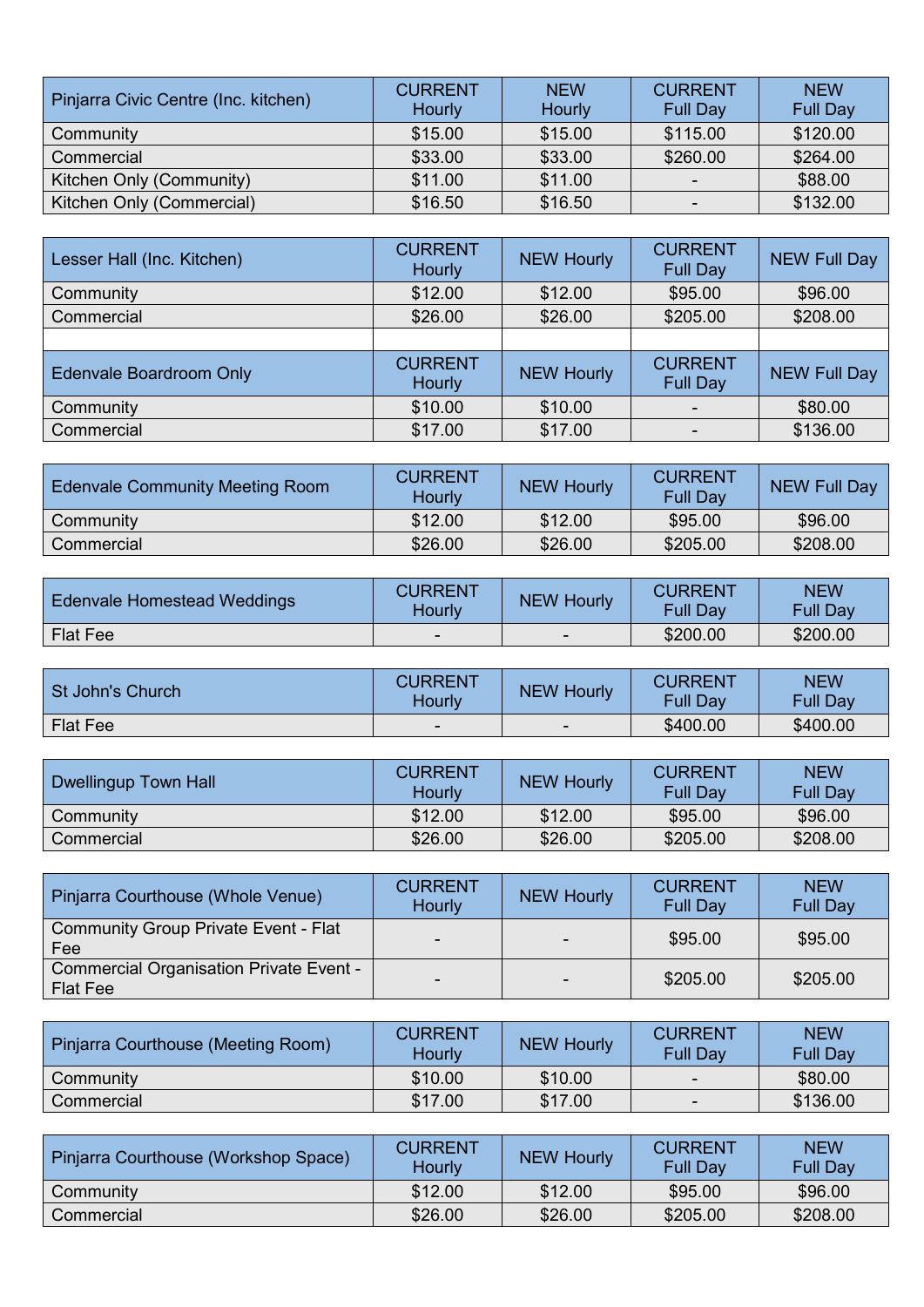| Pinjarra Courthouse (Hot Desks) | <b>CURRENT</b><br>Hourly | <b>NEW Hourly</b> | <b>CURRENT</b><br><b>Full Day</b> | <b>NEW</b><br><b>Full Dav</b> |
|---------------------------------|--------------------------|-------------------|-----------------------------------|-------------------------------|
| Community                       | \$0.00                   | \$0.00            | \$0.00                            | \$0.00                        |
| Commercial                      | \$0.00                   | \$0.00            | \$0.00                            | \$0.00                        |

| Hancock Pavilion (Changerooms and<br>Kitchen) | <b>CURRENT</b><br>Hourly | <b>NEW Hourly</b> | <b>CURRENT</b><br><b>Full Day</b> | <b>NEW</b><br><b>Full Day</b> |
|-----------------------------------------------|--------------------------|-------------------|-----------------------------------|-------------------------------|
| Community                                     | \$8.00                   | \$8.00            | \$75.00                           | \$64.00                       |
| Commercial                                    | \$11.00                  | \$11.00           | \$85.00                           | \$88.00                       |

| <b>McLarty Events Pavilion</b> | <b>CURRENT</b><br>Hourly | <b>NEW Hourly</b> | <b>CURRENT</b><br><b>Full Day</b> | <b>NEW</b><br><b>Full Day</b> |
|--------------------------------|--------------------------|-------------------|-----------------------------------|-------------------------------|
| Community                      | \$8.00                   | \$8.00            | \$75.00                           | \$64.00                       |
| Commercial                     | \$11.00                  | \$11.00           | \$85.00                           | \$88.00                       |

| North Dandalup Memorial Hall (Inc.<br>Kitchen) | <b>CURRENT</b><br>Hourly | NEW Hourly | <b>CURRENT</b><br><b>Full Day</b> | <b>NEW</b><br><b>Full Day</b> |
|------------------------------------------------|--------------------------|------------|-----------------------------------|-------------------------------|
| Community                                      | \$12.00                  | \$12.00    | \$95.00                           | \$96.00                       |
| Commercial                                     | \$26.00                  | \$26.00    | \$205.00                          | \$208.00                      |
| Kitchen only - Community                       | \$12.00                  | \$11.00    | ۰                                 | \$88.00                       |
| Kitchen only - Commercial                      | \$18.00                  | \$16.50    | -                                 | \$132.00                      |

| North Pinjarra Hall | <b>CURRENT</b><br>Hourly | <b>NEW Hourly</b> | <b>CURRENT</b><br><b>Full Day</b> | <b>NEW</b><br><b>Full Day</b> |
|---------------------|--------------------------|-------------------|-----------------------------------|-------------------------------|
| Community           | $\sim$                   | \$12.00           | \$95.00                           | \$96.00                       |
| Commercial          | $\sim$                   | \$26.00           | \$205.00                          | \$208.00                      |

| South Yunderup Pavilion (Changerooms<br>and Kitchen) | <b>CURRENT</b><br>Hourly | <b>NEW Hourly</b> | <b>CURRENT</b><br><b>Full Day</b> | <b>NEW</b><br><b>Full Day</b> |
|------------------------------------------------------|--------------------------|-------------------|-----------------------------------|-------------------------------|
| Community                                            |                          | \$15.00           | \$95.00                           | \$120.00                      |
| Commercial                                           |                          | \$26.00           | \$205.00                          | \$208.00                      |
| Kitchen Only - Community                             |                          | \$11.00           |                                   | \$88.00                       |
| Kitchen Only - Commercial                            |                          | \$16.50           | -                                 | \$132.00                      |

| Category 1 Ovals                                    | <b>CURRENT</b><br>Hourly | <b>NEW Hourly</b> | <b>CURRENT</b><br><b>Full Day</b> | <b>NEW</b><br><b>Full Day</b> |
|-----------------------------------------------------|--------------------------|-------------------|-----------------------------------|-------------------------------|
| Community                                           | \$30.00                  | \$30.00           | \$135.00                          | \$135.00                      |
| Commercial                                          | \$52.00                  | \$52.00           | \$235.00                          | \$234.00                      |
| Junior Sport Seasonal (flat rate for 6<br>months**) | -                        |                   | \$300.00**                        | \$300.00**                    |
| Senior Sport Seasonal (flat rate for 6<br>months**) |                          |                   | \$455.00**                        | \$455.00**                    |
| School Curriculum Activities (Free of<br>Charge)    | \$0.00                   | \$0.00            | \$0.00                            | \$0.00                        |
| Lighting                                            | \$6.00                   | \$6.00            |                                   |                               |

| George Beacham Pavilion Changerooms | <b>CURRENT</b><br>Hourlv | <b>NEW Hourly</b> | <b>CURRENT</b><br><b>Full Day</b> | <b>NEW</b><br><b>Full Day</b> |
|-------------------------------------|--------------------------|-------------------|-----------------------------------|-------------------------------|
| Community                           | \$8.00                   | \$8.00            | \$37.00                           | \$40.00                       |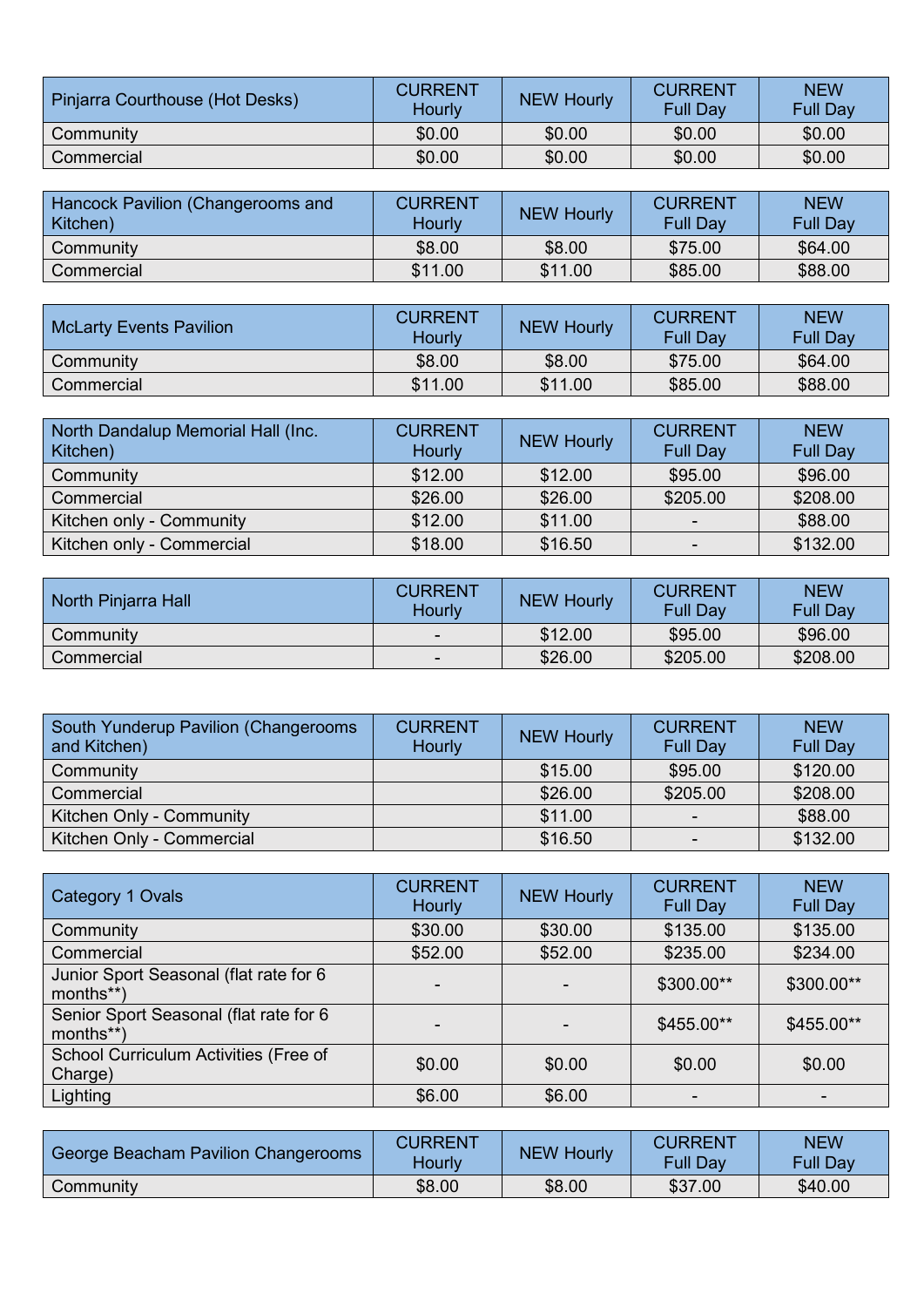| Category Two Ovals - Dwellingup &<br><b>Murray River Country Estate Ovals)</b> | <b>CURRENT</b><br><b>Hourly</b> | <b>NEW Hourly</b> | <b>CURRENT</b><br><b>Full Day</b> | <b>NEW</b><br><b>Full Day</b> |
|--------------------------------------------------------------------------------|---------------------------------|-------------------|-----------------------------------|-------------------------------|
| Community                                                                      | \$18.00                         | \$18.00           | \$90.00                           | \$90.00                       |
| Commercial                                                                     | \$27.00                         | \$27.00           | \$115.00                          | \$135.00                      |
| Junior Sport Seasonal (flat rate for 6<br>months**)                            |                                 |                   | \$170.00**                        | \$170.00**                    |
| Senior Sport Seasonal (flat rate for 6<br>months**)                            |                                 |                   | \$350.00**                        | \$350.00**                    |
| School Curriculum Activities (free of<br>charge)                               | \$0.00                          | \$0.00            | \$0.00                            | \$0.00                        |
| Lighting                                                                       | \$6.00                          | \$6.00            |                                   |                               |

| Category 3 Oval - (North Pinjarra & North<br>Dandalup Ovals) | <b>CURRENT</b><br>Hourly | <b>NEW Hourly</b> | <b>CURRENT</b><br><b>Full Day</b> | <b>NEW</b><br><b>Full Day</b> |
|--------------------------------------------------------------|--------------------------|-------------------|-----------------------------------|-------------------------------|
| Community                                                    | \$0.00                   | \$0.00            | \$0.00                            | \$0.00                        |
| Commercial                                                   | \$0.00                   | \$0.00            | \$0.00                            | \$0.00                        |
| Junior Sport Seasonal (flat rate for 6<br>months**)          |                          |                   | \$80.00**                         | \$80.00**                     |
| Senior Sport Seasonal (flat rate for 6<br>months**)          |                          |                   | $$125.00**$                       | $$125.00**$                   |
| <b>School Curriculum Activities</b>                          |                          | \$0.00            |                                   |                               |
| Lighting                                                     | \$6.00                   | \$6.00            |                                   |                               |

| Reserves (Public Open Spaces)                                            | <b>CURRENT</b><br>Hourly | <b>NEW Hourly</b> | <b>CURRENT</b><br><b>Full Day</b> | <b>NEW</b><br><b>Full Day</b> |
|--------------------------------------------------------------------------|--------------------------|-------------------|-----------------------------------|-------------------------------|
| Admin Fee (Flat fee)                                                     | $\overline{\phantom{0}}$ |                   | \$66.00                           | \$66.00                       |
| Hire fee for small markets eg. car boot<br>sale with no other activities |                          |                   | \$30.00                           | \$30.00                       |
| Photoshoot per hour                                                      |                          |                   | \$50.00                           | \$50.00                       |
| Lighting                                                                 | \$6.00                   | \$6.00            |                                   |                               |

| Lovegrove Hall | CURRENT<br>Hourlv | <b>NEW Hourly</b> | <b>CURRENT</b><br><b>Full Day</b> | <b>NEW</b><br><b>Full Day</b> |
|----------------|-------------------|-------------------|-----------------------------------|-------------------------------|
| Community      | \$16.00           | \$16.00           |                                   | \$0.00                        |

| <b>Murray River Town Square</b>      | <b>CURRENT</b><br>Hourly | <b>NEW Hourly</b> | <b>CURRENT</b><br><b>Full Day</b> | <b>NEW</b><br><b>Full Day</b> |
|--------------------------------------|--------------------------|-------------------|-----------------------------------|-------------------------------|
| Pop-up Events - Flat Fee             | $\sim$                   |                   | \$68.00                           | \$68.00                       |
| Foreshore inc Stage Area - Flat Fee  | $\sim$                   | -                 | \$68.00                           | \$68.00                       |
| Access to Three Phase Power at Stage | $\blacksquare$           | -                 | \$50.00                           | \$50.00                       |

| Youth Trailer Hire                        | CURRENT  | <b>NEW</b> | <b>CURRENT</b><br><b>Full Day</b> | <b>NEW</b><br>Full Day |
|-------------------------------------------|----------|------------|-----------------------------------|------------------------|
| Youth Trailer Hire - per event (flat fee) | \$155.00 | \$0.00     | \$155.00                          | \$0.00                 |

| <b>York Road Clubrooms</b> | CURRENT | <b>NEW Hourly</b> | <b>CURRENT</b><br><b>Full Day</b> | <b>NEW</b><br>Full Dav |
|----------------------------|---------|-------------------|-----------------------------------|------------------------|
| Community                  |         | \$16.00           |                                   |                        |

| <b>York Road Tennis Courts</b> | CURRENT | <b>NEW Hourly</b> | <b>CURRENT</b><br><b>Full Day</b> | <b>NEW</b><br><b>Full Day</b> |
|--------------------------------|---------|-------------------|-----------------------------------|-------------------------------|
| Community                      |         | \$11.00           |                                   |                               |